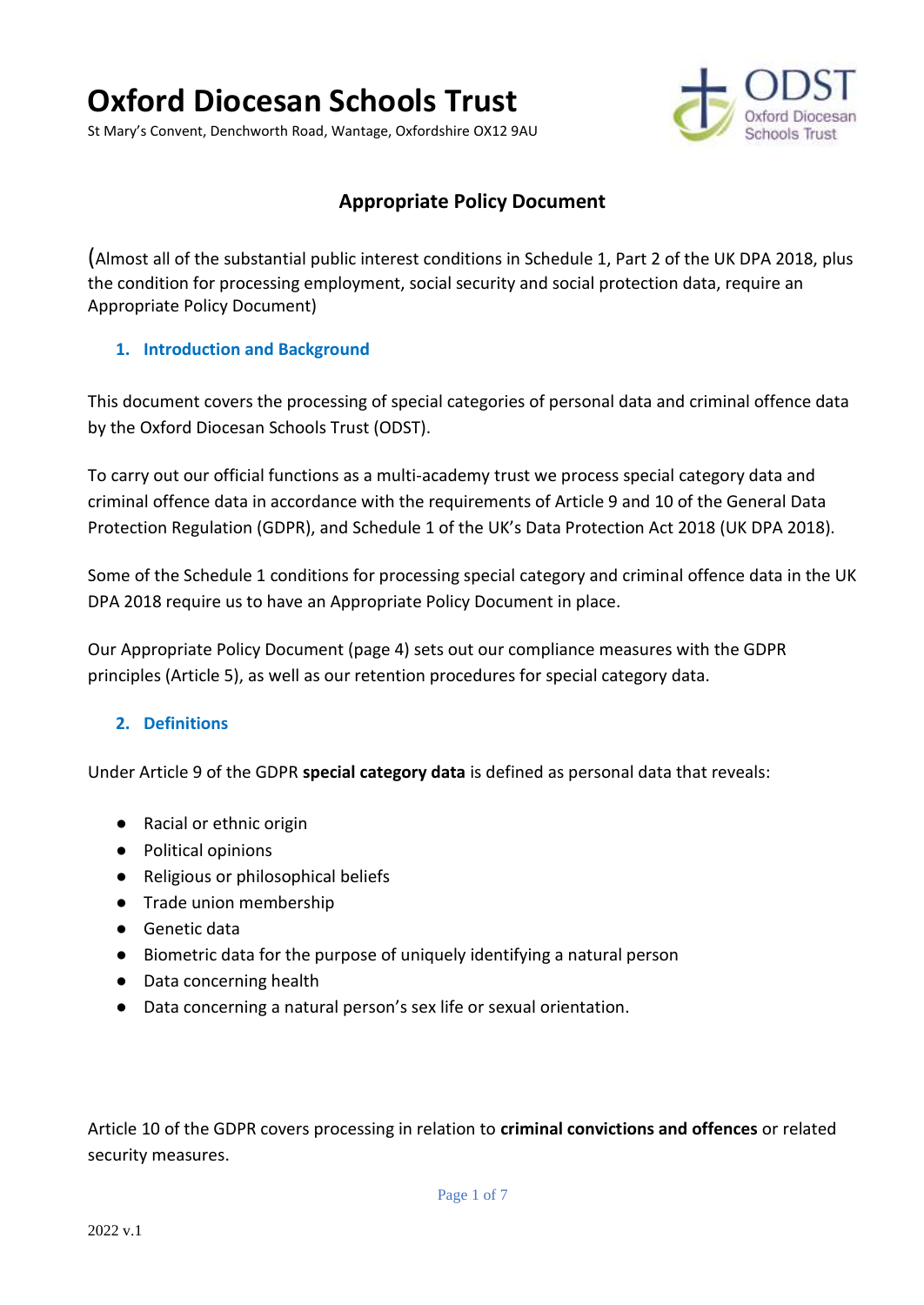In addition, section 11(2) of the UK DPA 2018 specifically confirms that this includes personal data relating to the alleged commission of offences, or proceedings for an offence committed, or alleged to have been committed, including sentencing. This is collectively referred to as '**criminal offence data**'.

# **3. GDPR conditions for processing special category and criminal offence data**

We process **special categories of personal data** under the following GDPR Articles:

a. Article 9(2)(b) – where processing is necessary for fulfilling our obligations or those of data subjects, in connection with employment, social security or social protection.

Examples of our processing include checking if individuals are entitled to work in the UK and maintaining records of statutory sick pay and maternity pay.

b. Article 9(2)(g) - reasons of substantial public interest.

We have a statutory duty to safeguard and promote the welfare of all our pupils. This is set out in the statutory guidance:

- Keeping Children Safe in Education version 2021, issued under Section 175 of the Education Act 2002
- Working Together to Safeguard Children, issued under Section 11 of the Children Act 2004.

Examples of our processing include carrying out pre-employment checks, managing allegations of abuse against staff and referring suspected cases of abuse to children's social care.

The Equality Act 2010 requires us to have due regard to the need to eliminate discrimination, harassment and victimisation; advance equality of opportunity and foster good relations.

Examples of our processing include reviewing attainment data to ensure our educational policies and procedures do not lead to indirect discrimination.

c. Article  $9(2)(f)$  – for the establishment, exercise, or defence of legal claims.

Examples of our processing include processing relating to any employment tribunal or other litigation.

d. Article 9(2)(a) – explicit consent.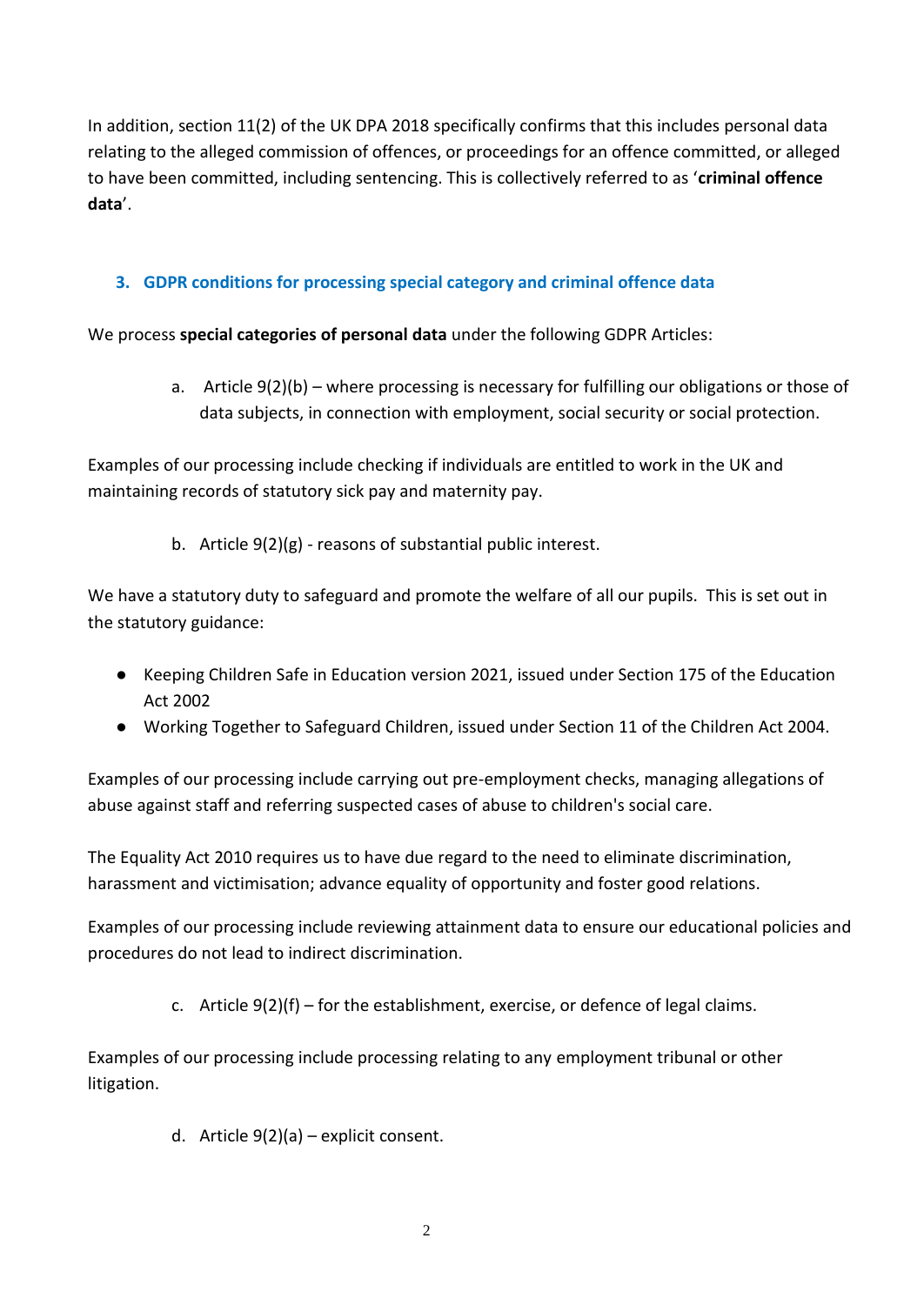In circumstances where we seek consent, we make sure that the consent is unambiguous and for one or more specified purposes; that it is given by an affirmative action and is recorded as the condition for processing.

Examples of our processing include pupils' medical information we receive from parents which allows us to administer medicines during the school day.

> e. Article 9(2)(c) – where processing is necessary to protect the vital interests of the data subject or of another natural person.

An example of our processing would be using health information about a member of staff in a medical emergency.

We process **criminal offence data** under Article 10 of the GDPR.

Examples of our processing of criminal offence data include pre-employment checks and declarations by an employee in line with contractual obligations.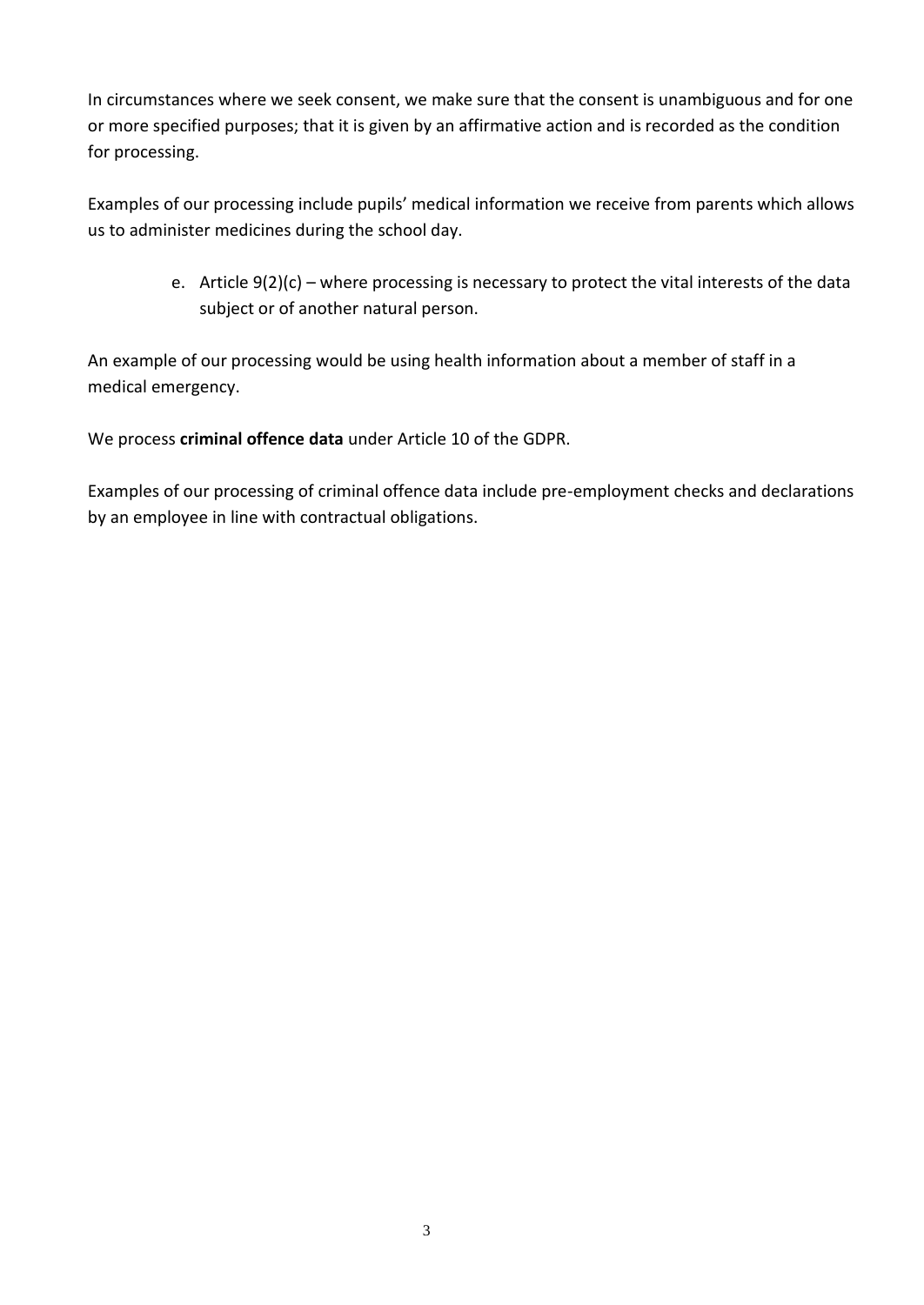#### **Our Appropriate Policy Document**

Almost all of the substantial public interest conditions in Schedule 1, Part 2 of the UK DPA 2018, plus the condition for processing employment, social security and social protection data, require an Appropriate Policy Document (this is set out in Schedule 1, paragraphs 1 and 5).

This Appropriate Policy Document demonstrates that our processing of special category and criminal offence data based on these specific Schedule 1 conditions is compliant with the requirements of the GDPR Article 5 principles. In particular, it outlines our retention procedures with respect to this data.

# **Description of data processed**

We process the special category data about our employees that is necessary to fulfil our **obligations as an employer**. This includes information about their health and wellbeing, ethnicity, and their membership of any trade union. Further information about this processing can be found in our workforce privacy notice.

Our processing for reasons of **substantial public interest** relates to the data we receive or obtain in order to safeguard the children in our care, as well as ensure equality of opportunity and treatment for everyone in our Trust.

Further information about this processing can be found in our privacy notices.

We also maintain records of our processing activities in accordance with Article 30 of the GDPR.

# **UK DPA 2018 Schedule 1 additional conditions for processing special category and criminal offence data**

Section 10 of the UK DPA 2018 requires us to meet one of the additional conditions in Schedule 1 when we are processing special category data and relying on a GDPR condition, which requires authorisation by law, or a basis in law.

We process special category data for the following purposes in Part 1 of Schedule 1:

Paragraph 1(1) employment, social security and social protection.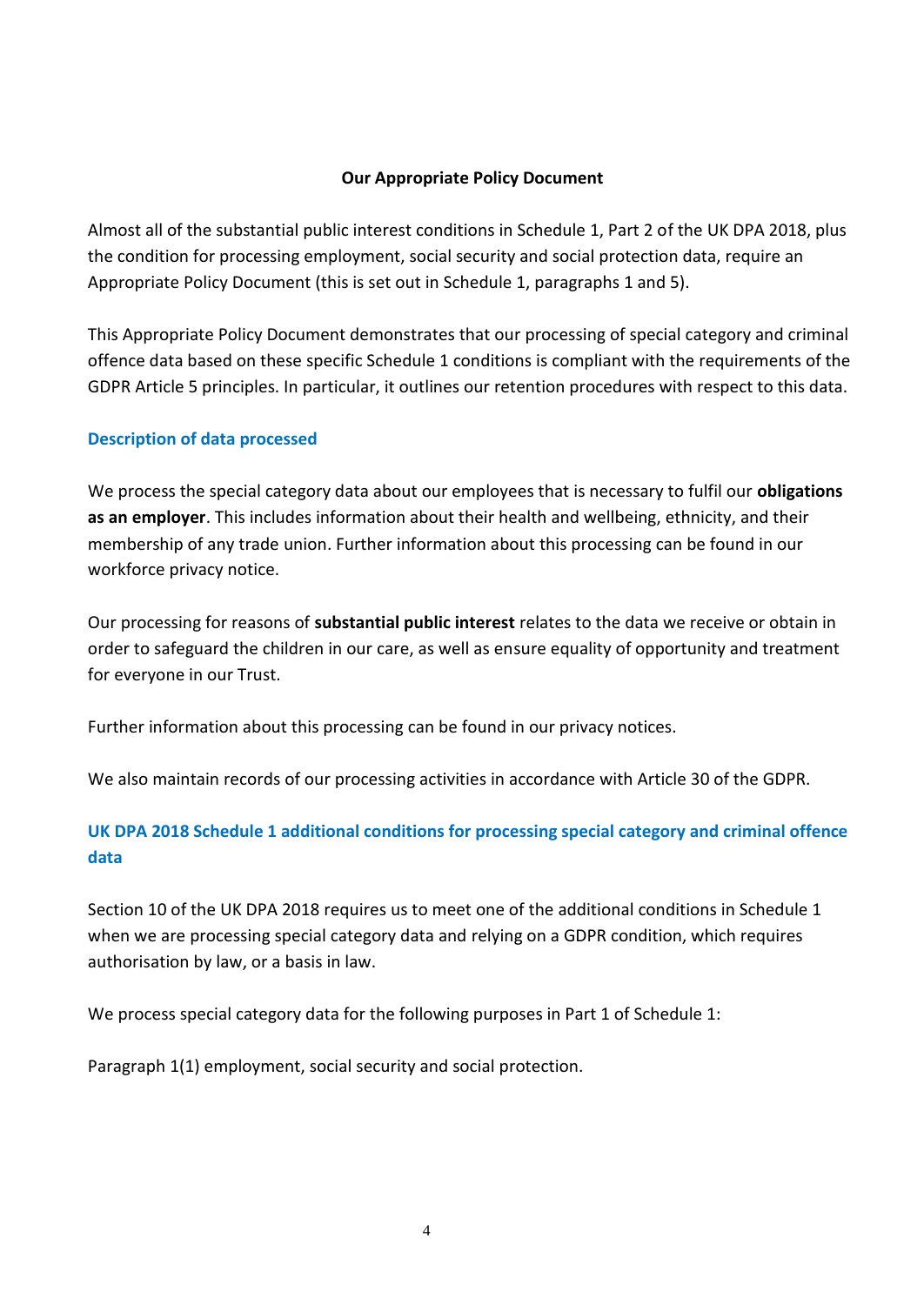We process special category data for the following purposes in Part 2 of Schedule 1:

Paragraph 8 - equality of opportunity or treatment.

Paragraph 18 - safeguarding of children and of individuals at risk.

# **Criminal offence data**

We process criminal offence data for the following purposes in Parts 1 and 2 of Schedule 1:

Paragraph 1 – employment, social security and social protection.

Paragraph 6(2)(a) – statutory, etc. purposes.

#### **Procedures for ensuring compliance with the GDPR principles**

# **Accountability principle**

We have put in place appropriate technical and organisational measures to meet the requirements of accountability. These include:

- The appointment of a data protection officer who reports directly to our highest management level
- Taking a 'data protection by design and default' approach to our activities
- Maintaining documentation of our processing activities
- Adopting and implementing data protection policies
- Ensuring we have written contracts in place with our data processors
- Implementing appropriate security measures in relation to the personal data we process
- Carrying out data protection impact assessments for our high-risk processing.

We regularly review our accountability measures and update or amend them when required.

#### **Principle (a): lawfulness, fairness and transparency**

Processing personal data must be lawful, fair and transparent.

The processing of special category data that requires being authorised by law or has a basis in law, is lawful if the data subject has given their consent or the processing meets at least one of the conditions in Schedule 1 of the UK's DPA 2018.

We provide clear and transparent information about why we process personal data, including our lawful basis for processing in our privacy notices and this policy document.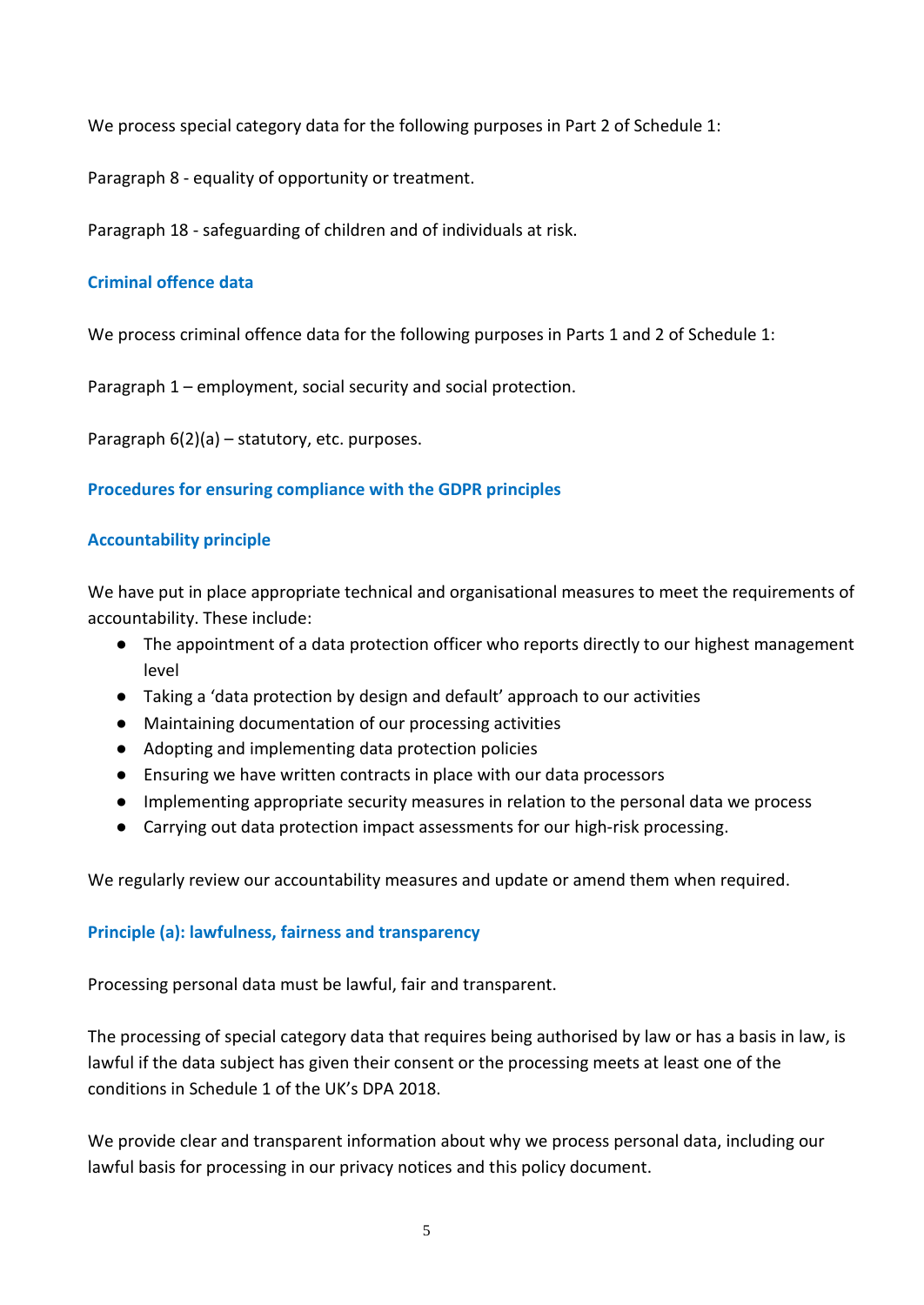Our processing of special category data for the purposes of substantial public interest is necessary for us to fulfil our statutory duty to safeguard and promote the welfare of all our pupils. This is under Section 175 of the Education Act and Section 11 of the Children Act 2004.

We also process special category data to comply with our obligations under the Equality Act 2010 to have due regard to the need to advance equality of opportunity and eliminate discrimination.

Our processing for the purposes of employment relates to our obligations as an employer under a number of employment laws, such as The Employment Rights Act 1996 and the Employment Act 2002.

# **Principle (b): purpose limitation**

We process personal data for purposes of substantial public interest as explained above when the processing is necessary for us to fulfil our statutory functions. This includes where it is necessary to assist another to comply with their statutory requirements to safeguard and promote the welfare of children.

We process personal data for the purposes of employment as explained above and in our staff privacy notice.

We are authorised by law to process personal data for these purposes. We may process personal data collected for these purposes (whether by us or another controller), providing the processing is necessary and proportionate to that purpose.

If we are sharing data with another controller, we will document that they are authorised by law to process the data for their purpose.

We will not process personal data for purposes incompatible with the original purpose it was collected for.

# **Principle (c): data minimisation**

We collect personal data necessary for the relevant purposes and ensure it is not excessive. The information we process is necessary for and proportionate to our purposes. Where personal data is provided to us or obtained by us, but is not relevant to our stated purposes, we will erase it.